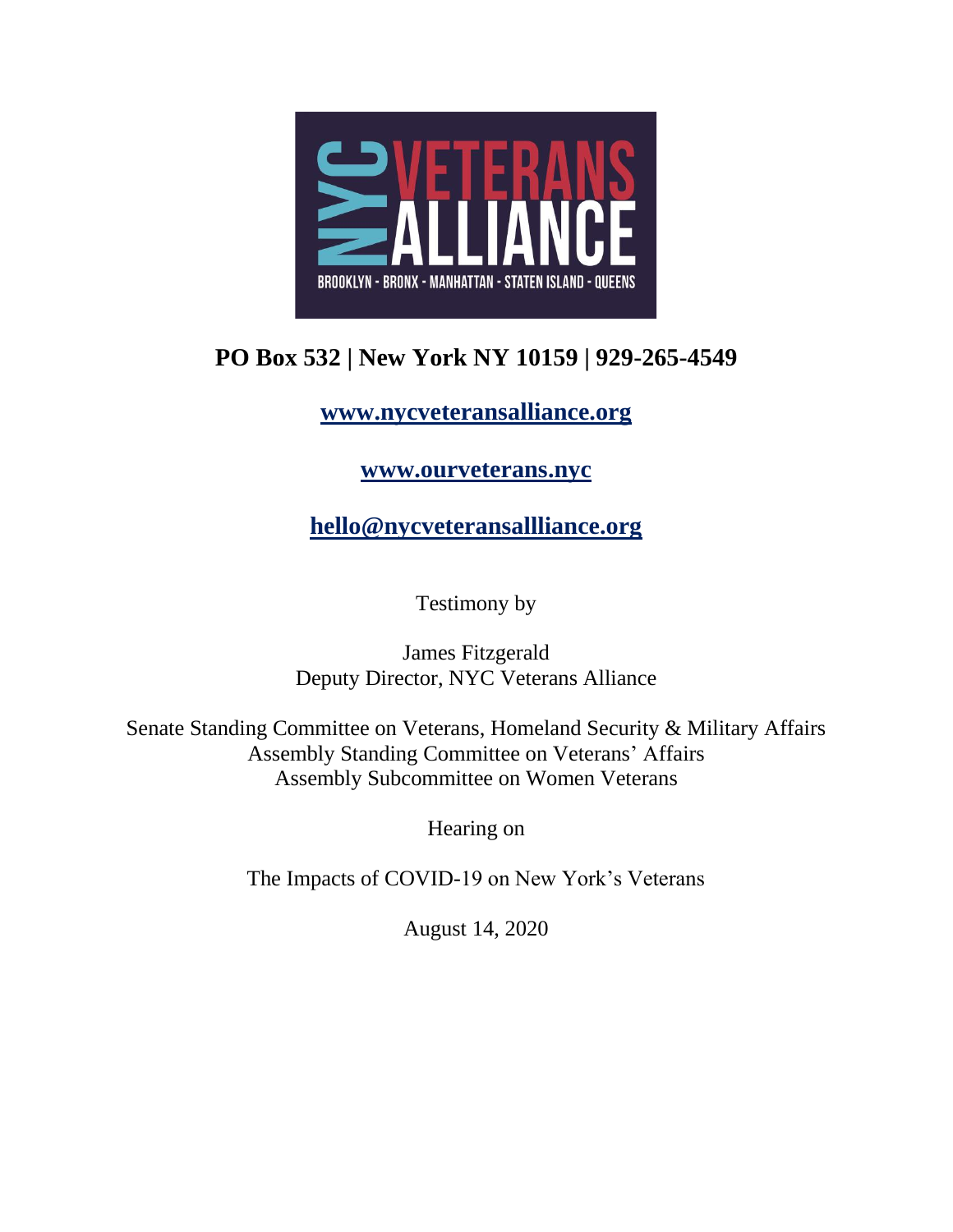Thank you to the Chairs and Committees for this opportunity to testify today. My name is James Fitzgerald. I am a 9-year veteran of the United States Army achieving the rank of Staff Sergeant. My military service career spans combat deployments to Iraq and Afghanistan with various assignments with well-renowned military units, such as the 101<sup>st</sup> Airborne Division. While deployed to Afghanistan with the 101st Airborne Division, I was seriously injured during combat operations and after a hard-fought recovery was medically discharged from active duty in 2014. Experiencing many of the hardships and obstacles firsthand, I was activated to stand with my fellow veterans as they navigated many of the same circumstances during their transition journey. I live in Brooklyn, and I'm proud to call New York my home.

I am the Deputy Director of the NYC Veterans Alliance, a member-driven, grassroots advocacy and community-building organization that connects, advocates for, and empowers veterans and their family members to make change as civic leaders. We work with more than 150 different organizations serving veterans, military members, and their families in the NYC-metro area to consolidate events and resources online at OurVeterans.NYC. We advocate for veterans and families locally in NYC, and our members were instrumental in the creation of the NYC Department of Veterans' Services, as well as spearheading the addition of protections for veterans and servicemembers in NYC's Human Rights Law.

The COVID-19 pandemic has resulted in extraordinary impacts to the New York veteran community since initial cases were reported in early-March 2020. A slowed government response demanded community organizations pick up an increased burden in order to fill essential support gaps and provide the key resources needed by families during the pandemic. On March 19-21, NYC Veterans Alliance asked veterans and family members for their feedback in an online survey on how the COVID-19 emergency was affecting them, and what type of help they required. The survey results from 208 respondents spoke to a wide array of growing concerns with top responses being preventing the spread the coronavirus to loved ones and continuing to maintain food resources in the household after losing their financial security.

To manage these overwhelming community needs, NYC Veterans Alliance launched the Veterans Mutual Aid - NYC Metro, a network for intake and coordination of incoming requests from veterans and family members in need. Veterans, military members, their spouses and family members, and Gold Star family members were able to receive the help that was notably lacking from city agencies tasked with this responsibility. To date, over \$15,000 in direct assistance has been provided to over 140 veteran families throughout the NYC-metro area. This aid includes over \$6,100 in groceries to veteran families in need and over \$7,200 spent on housing assistance for at-risk homeless veterans. Social isolation remained at high levels during the pandemic as a large portion of the veteran community, especially older veterans, lived alone or did not have immediate family available. Our Veterans Mutual Aid program activated to perform vital outreach to distribute key information and provide a lifeline to each veteran in need. With over 1,800 recorded veteran interactions, the pandemic has displayed how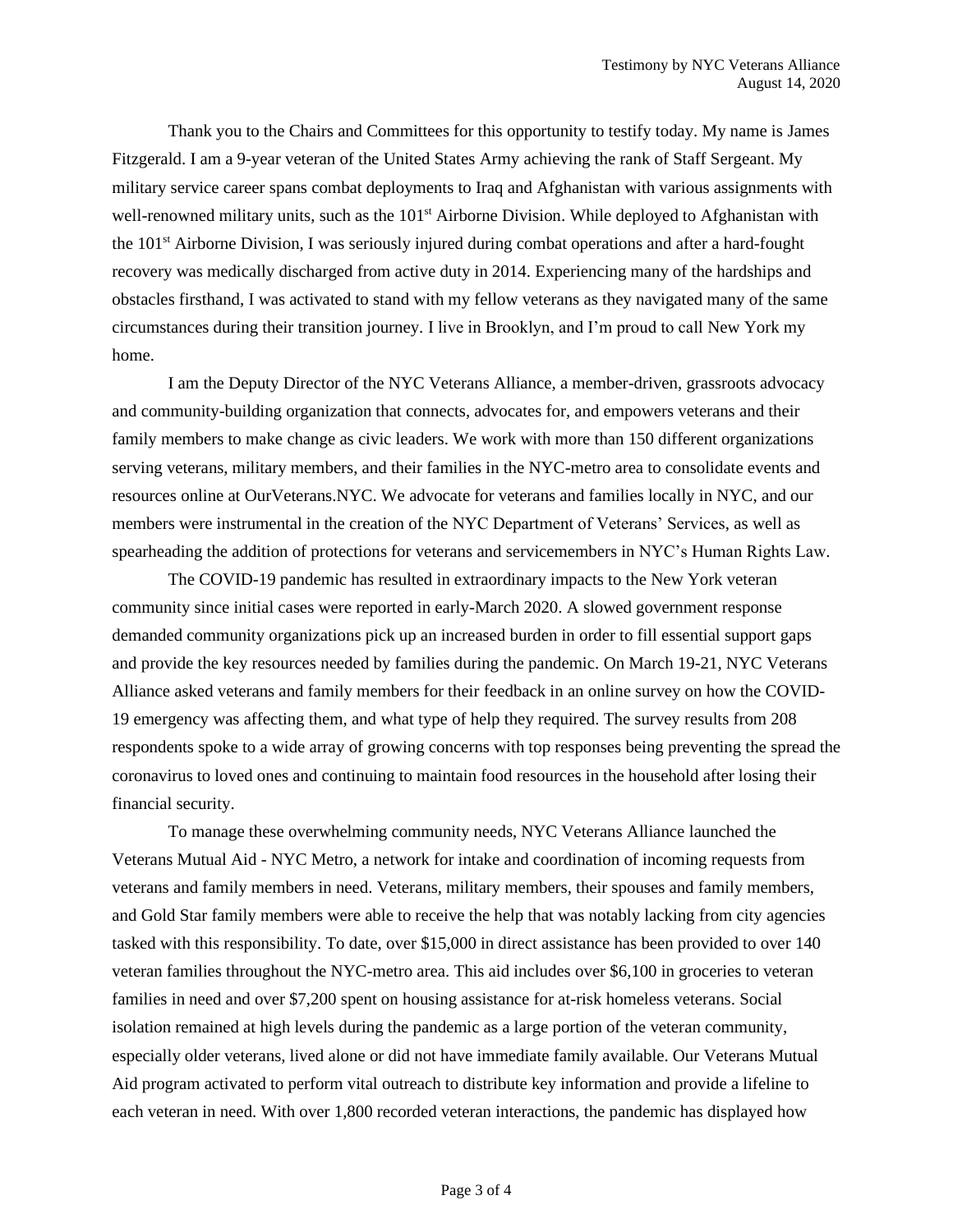fundamental social contact is to our lives, and how important it is to maintain open communication channels to stay informed of current community needs. COVID-19 underscores the necessity of strengthening city and state outreach efforts to rebuild and sustain the social needs of the veteran population – a task that will be critical to our recovery from the pandemic. In order to gain a full understanding of the impacts, I recommend a detailed study be conducted and presented to the public addressing COVID-19-related social isolation and loneliness to identify working solutions for long- and short-term models.

We created NYC Veterans Mutual Aid to serve a community in crisis. We have had more than 18 veterans who are members of our organization volunteering to make phone calls, to coordinate grocery deliveries, to talk with veterans worried and in need, and they've even spent hours of their time helping others with tasks that otherwise no one would help with. Our program has been a program of last resort. When we stood this program up in March, NYC's Department of Veterans' Services wasn't communicating directly with veterans about the pandemic, and they veterans expressed to us that it was difficult to get in touch with staff. Meanwhile veterans were telling us they were jobless, hungry, worried about their health, and in some cases barely hanging on to their housing. We heard from one veteran that he was trying to get out of homelessness and that NYCHA had effectively stopped appointments for housing—leaving him in limbo, with no government agency giving him any answers. He was left with no options or financial means to safely shelter in place until he connected with our volunteers. Our Veterans Mutual Aid program placed him into a secure location so he could safely shelter in place. Our support was needed for 25 nights before additional support was available to move him into more permanent housing. The need for our extended support was due to the lacking resources available to quickly and effectively housing our at-risk homeless veterans. Without our support, this veteran would not have received the necessary housing support for them to make it through the pandemic.

We heard from a disabled veteran who needed to move himself and his children from one NYCHA apartment into another one at the height of the horrific death toll in NYC—with no resources at all from the city. He could not afford the expenses, and he wasn't physically able to even do the packing he needed to make the move. We raised funds, coordinated with Veteran Movers, a local moving company staffed by veterans, and we paid them a very fair price to do great job of helping this veteran get his family and service dog moved into a new place. He said our assistance was invaluable to his family and without our vital support, he did not know how he would get his family into their home. This family needed additional resources to ensure all household goods were transported safely but could not find that additional support through government services.

City services for veterans gradually got organized and began reaching people by late April. But a tremendous range of needs went unaddressed. We got referrals from both city and state veterans' services agencies, asking us to support veterans when they could not. Veterans were getting shut-off notices on their utility bills. They could not get out to pick up food at distribution sites, so we got deliveries to them.